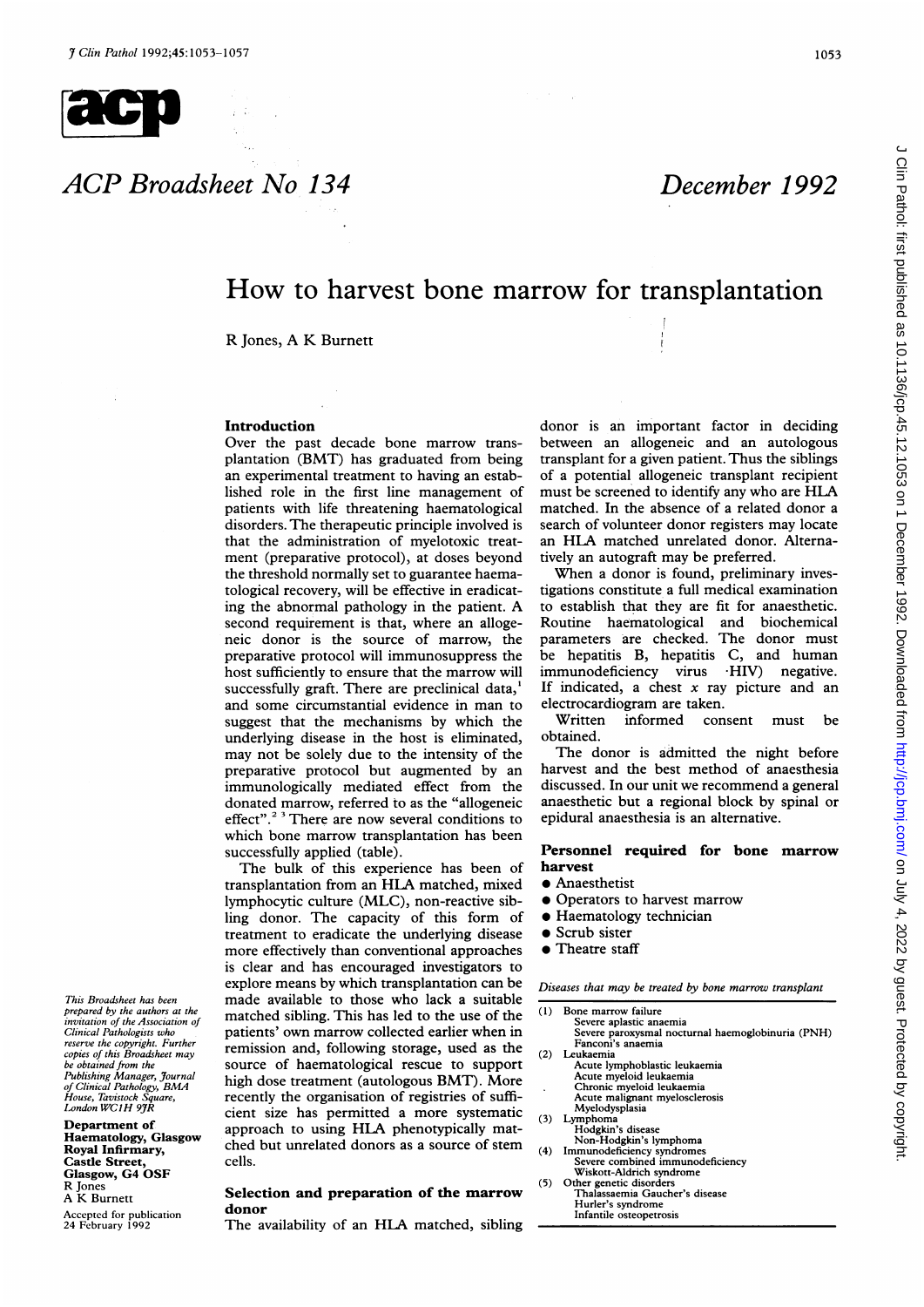<sup>30</sup> Forms, Burnet Communist Communist Communist Communist Communist Communist Communist Communist Communist Commu<br>154 Equipment required for bone marrow In some centres donors are anticoagulated to Equipment required for bone marrow harvest sterile equipment

- Jamshidi trephine needle
- $\bullet$  Two modified Rosenthal marrow harvest needles or equivalent
- One sternal aspiration needle
- $\bullet$  Eight 30 ml plastic disposable syringes
- Two 2 ml plastic disposable syringe 100 ml Waymonth solution (Gibco) with preservative free heparin (Leo laboratories added at 50 units per ml
- Two blood donor (Tuta) 500 ml bags
- Two sampling site couplers (Fenwal) Sterile drapes, swabs and towel clips Sterile solutions for cleansing operation site

Stand for marrow collection bag

### Additional non-sterile equipment

One light microscope

Modified Neubauer cell counting chamber

#### Technique of bone marrow harvest

The anaesthetised patient is positioned prone on the operating table with pelvis supported to make the iliac crests prominent. The skin is cleansed and drapes applied to leave the posterior iliac crests exposed.

The exact technique of harvesting varies between centres but is unlikely to differ greatly from that described by Thomas.<sup>4</sup>

The choice of harvest needle is one of personal preference as a range are commercially available which differ little except in the design of the gripping handle. Some have holes along the lateral aspects of the shafts but these clog easily and are of little value.

The needle with trochar is inserted through the skin and into the bone, the trochar is withdrawn, and marrow blood aspirated into a 30 ml syringe. The syringe is immediately detached and discharged into a collecting receptacle. The syringes are flushed with Waymouth solution with the addition of heparin and recycled. We use eight syringes for each harvest.



Figure 1 Theatre trolley laid up for a bone marrow harvest. (a) aspirating syringes (30 ml); (b) needles; (c) flushing fluid (Waymouth); (d) collection bag on stand; (e) bag  $cap$  + coupler; (f) syringe for sampling bag.

In some centres donors are anticoagulated to reduce the risk of the aspirated marrow clotting, but we have found that flushing the syringes with anticoagulant between each aspiration and regular mixing of the marrow in the collection bag makes this unnecessary.

It is our impression that the yield is optimised by inserting the needle superficially, and two aspirates taken at that level, and then the needle advanced and the aspiration repeated. It is usually possible to take marrow at several different depths from one hole. The needle is then withdrawn and re-sited, samples being taken as widely as possible along the posterior iliac crest. Most marrow will be obtained at the initial part of "the pull," thereafter the volume will largely be peripheral blood. We therefore restrict each pull to 8-10 ml.

If an inadequate cell count is obtained from the posterior iliac crests the patient should be turned over and further aspirates taken from the anterior iliac crests and the sternum. This is sometimes necessary for autologous bone marrow transplant where the patient has been heavily pretreated with radiotherapy or cytotoxic drugs, but in most cases the posterior crests are sufficient.

It is quite common for aspirated marrow to be first discharged through a stainless steel mesh into a sterile beaker to remove fat aggregates, clots, or bone spicules. The marrow may be exposed to airborne contamination if this technique is used and we prefer a closed system where the syringe is emptied directly into a 500 ml blood donor bag which contains citrate-phosphate-dextrose (CPD) (Tuta) as anticoagulant. The bag is held in a stand and is manually agitated.

The marrow bag can easily be sampled with a 2 ml syringe to allow a cell count to be performed as the harvest proceeds. We normally take 500 to 1000 ml of marrow at a harvest. If inadequate counts are obtained it is repeated at a later date.

#### Marrow dose

There are different ways to calculate the dose obtained during a harvest. Some simply take 10 ml/kg recipient body weight but in most centres a nucleated cell count is performed while the harvest is in progress to determine when an adequate harvest has been obtained.

The marrow cell count can be calculated by subtracting the donor's peripheral white cell count from the marrow count but we simply count the marrow nucleated cells in a Neubauer counting chamber and use this as a guide to marrow yield.

The absolute amount of marrow needed is not known and current clinical practice varies widely, but some principles apply. Successful re-engraftment is related to tissue compatibility such that autografts, twins, HLA matchedT replete siblings; HIA matched unrelated and HILA mismatched donations require a progressively larger graft to increase the chance of graft take.

The "dose" of nucleated cells is expressed per kilogram of recipient body weight. An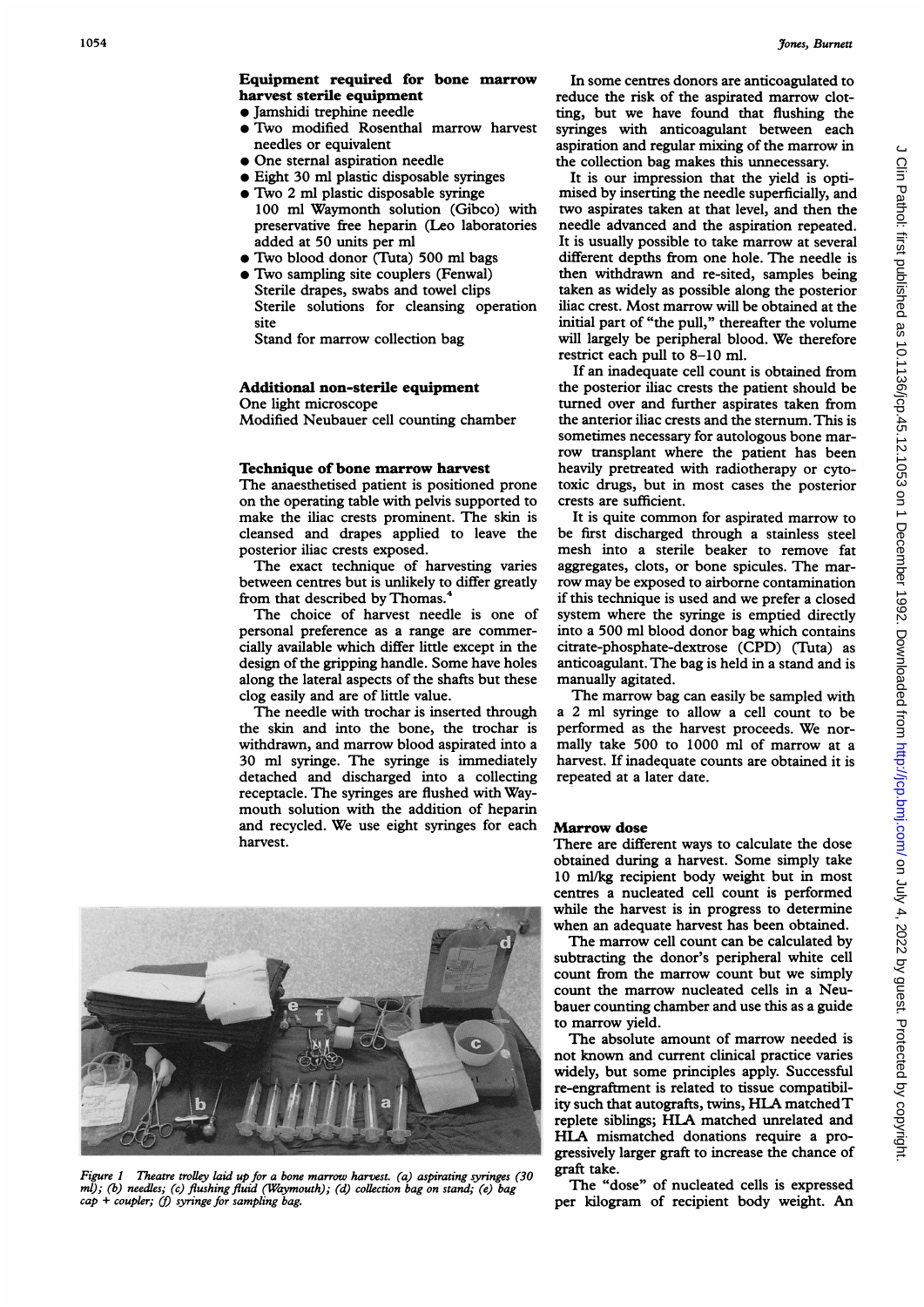historical target figure for matched sibling allografts is  $3 \times 10^8$  nucleated cells per kg. This was the threshold that ensured engraftment in sensitised patients with aplastic anaemia.5 In unsensitised HLA matched patients who receive total body irradiation a dose of  $1.5$  $-$  2.0  $\times$  10<sup>8</sup>/kg is probably sufficient. We aim to have a minimum of  $1 \times 10^8$ /kg for autologous grafts.

#### Postoperative care

The harvest procedure lasts about 40 minutes and after recovering from the anaesthetic the patient is transferred back to the ward. It is mandatory to replace volume lost during the procedure with crystalloids or plasma expander and ideally red cells are also replaced. It is desirable to avoid exposing a volunteer donor to the risk of allogeneic blood transfusion however slight. Two options exist: either autologous blood is taken a week or more prior to the procedure or the red cells are separated from the marrow by centrifugation.

In an autologous harvest replacement from a community donor may be required and it is usual to have 2 units of matched irradiated blood available. Irradiation destroys lymphocytes that survive in the donated blood and in theory could contaminate aspirated marrow, and when returned to the patient, set up graft versus host disease. Delaying transfusion until after the harvest abolishes the risk unless a second harvest is needed in the future. We routinely have 2 units of irradiated blood available but these are very rarely needed.

The donor is retained overnight after the harvest to allow full recovery from the anaesthetic and red cell replacement.

#### Complications for the marrow donor

Postoperative pain is modest, easily controlled, and transient. With care any risk to the donor is minimal. Serious complications occurred in 0-27% of 3000 cases from Seattle and the international bone marrow transplant register reviewed by Bortin and Buckner.<sup>6</sup> Five complications related to the anaesthetic, three to septicaemias secondary to infection at the aspiration site, and one was a cerebral infarction but this occurred many hours after the harvest when the patient had fully recovered. The risks are similar to that for other minor operative procedures.

#### In vitro manipulation

#### ALLOGENEIC

For allogeneic transplantation the harvested marrow can be taken and immediately infused intravenously into the patient. However, for specific reasons, some form of in vitro processing or treatment may be required before it is given. In the autograft setting in vitro treatment aimed at reducing occult tumour cell contamination or preparation for storage may be needed. It is not the purpose of this article to discuss the pros or cons of any of these manipulations as they affect clinical outcome.

In two circumstances in relation to allogeneic transplantation it may be necessary to remove selectively the mononuclear cell fraction which is known to contain the repopulative stem cells. First, density separation, which results in a suspension with a very low haematocrit, is required where there is a significant blood group incompatibility between donor and host. Second, if removal of T cells is required, as a strategy to prevent graft-versushost disease, then it is convenient to reduce the volume of the donation before starting incubation with monoclonal antibodies. A convenient way to do this is the automated procedure on a Cobe 2991 blood cell washer, as originally described by Gilmore et al.<sup>7</sup>

The Cobe 2991 can provide a buffy coat, or ficoll-hypaque can be introduced to permit online density separation to produce the mononuclear cell fraction (MNC). An equivalent result can be obtained using different cell separators. Incubation with antibody and complement to destroy T cells can be easily achieved in the system, and the subsequent washing steps all carried out in a closed semiautomated system.

#### Autologous marrow

Autologous marrow can be similarly separated to leave a buffy coat or further processed to a mononuclear cell fraction which can be "purged" or stored. The most popular method aimed at elimination of occult leukaemia from autologous marrow in acute myeloid leukaemia is by incubation with the cyclophosphamide metabolite (4 hydroxy-per-cyclophosphamide, 4 H-C).<sup>8</sup> An important variable in the technique of purging with this method is the haematocrit of the starting marrow suspension, so it is helpful to start with <sup>a</sup> standard cell preparation. When an immunological method of purging is used, which is most readily applicable in acute lymphoblastic leukaemia, the sequence of events is similar to that described above for T cell depletion of allogeneic marrow. There are several different methods of treating marrow in vitro with the MNC as the starting point.

#### Bone marrow storage

Some form of storage is always required for autologous BMT. Where the preparative protocol is short then cryopreservative is not required. We have demonstrated satisfactory reconstitution from a total body irradiation (TBI) based, myeloablative protocol, using marrow stored as it was collected in anticoagulant, or as an MNC fraction, at 4°C for up to 54 hours.<sup>9</sup> In vitro survival of committed haemopoietic precursors (CFU-GM, BFU-E) suggest liquid storage for seven to 10 days might be feasible, but this has not been tested clinically in a patient given an ablative protocol.

Where prolonged treatment regimens are used, or further treatment of the patient is envisaged autologous marrow must be cryopreserved. Here the initial preparation of an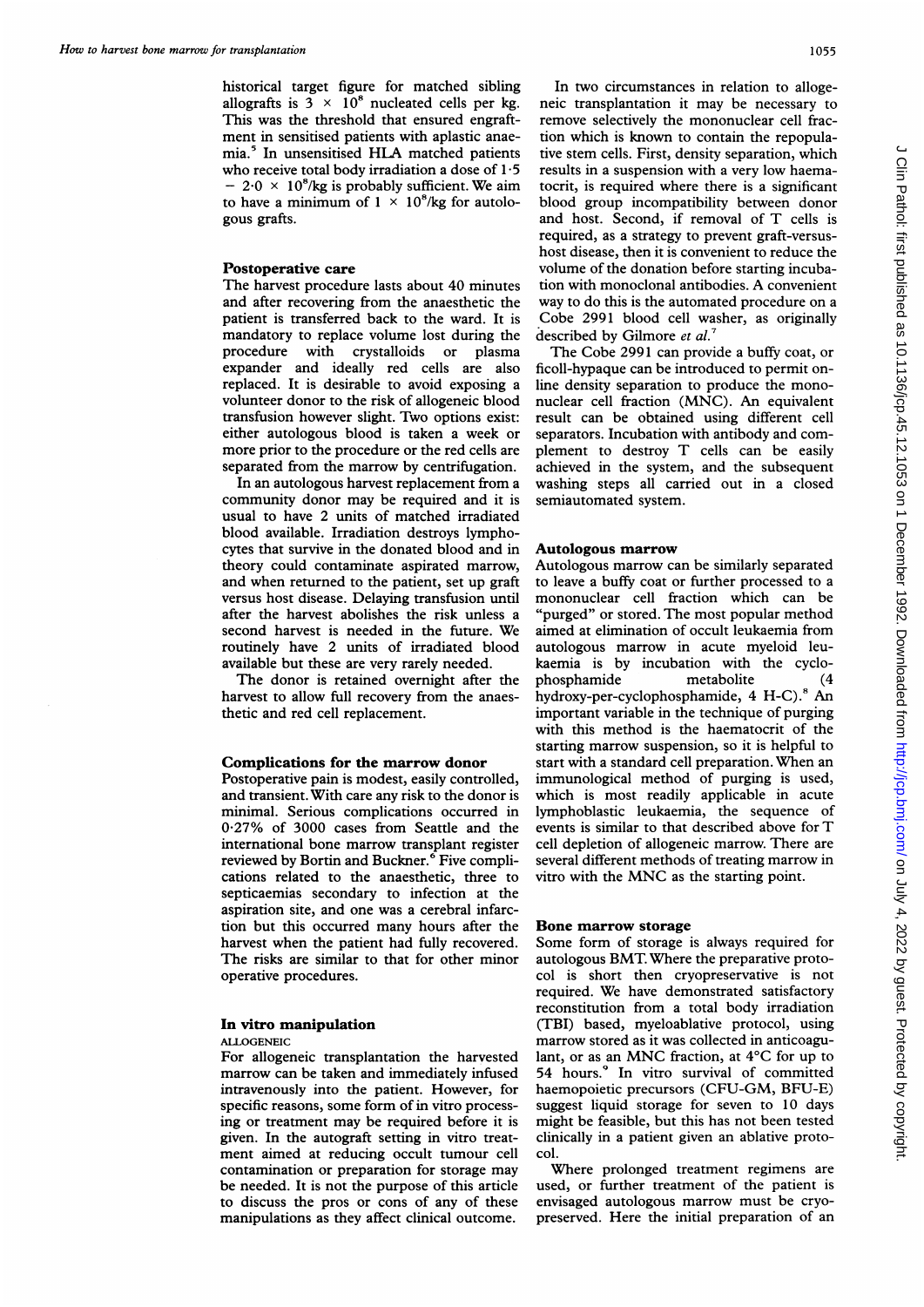36<br>MNC fraction may also have major advan- an indication that the repopulative potential MNC fraction may also have major advantages. The neutrophil content of an MNC is small and neutrophils freeze poorly which may result in clumping. The final volume of an MNC fraction can easily be kept to less than 100 ml from a <sup>1</sup> litre harvest, which allows even freezing through the cell suspension, and reduces the absolute volume of cryoprotectant which will be returned to the patient. The reduction in volume also saves a considerable amount of expense in liquid nitrogen storage capacity.

> Having reduced the initial marrow volume to 50-70 ml resuspended in the patient's autologous plasma, an equal volume of dimethyl sulphoxide (DMSO) at 20% in autologous plasma can then be added at 4°C. In theory glycerol is the best cryoprotectant, but requires to be eluted from the cells when thawed and then be washed off, which is impractical. DMSO at <sup>a</sup> final concentration of 10% has come to be the accepted cryoprotectant, having the important advantage that it rapidly diffuses in and out of the cells. It is, however, toxic to cells at room temperature and it is important to introduce it to the marrow suspension at 4°C, and on thawing, to waste no time in returning the marrow to the patient. One of the advantages of the low bulk of an MNC is that it is not necessary to wash the small amount of DMSO out of the thawed suspension because it can safely be given directly to the patient. Large volumes of DMSO are toxic when given intravenously.<sup>10</sup> Any in vitro purging is invariably done before preparation for freezing begins. There is no important evidence to suggest that marrows which have been treated in vitro are any more susceptible to damage during cryopreservation.

There are several factors which are thought to affect the quality of freezing. These include the cellular component, the protein content of the suspending fluid, the choice and concentration of cryoprotectant, the rate of freezing and the storage conditions. These aspects have been the subject of a helpful review.<sup>11</sup> It has been generally accepted that a controlled freezing rate is mandatory (around 1-2°C a minute) at least until the eutectic point, but this has recently been challenged.'2 Storage in the liquid phase of nitrogen is probably preferable to the vapour phase which is vulnerable to variation caused by periodic opening of the storage container.

#### Assessment of in vitro manipulation and storage

One of the current difficulties is that there is no direct laboratory measurement which correlates with the regenerative capacity of the graft. In general most storage techniques, particularly when initially introduced, should be monitored using assays of the committed haemopoietic precursors (CFU-GM and BFU- E). Marrows can be successfully regenerated after these populations have been removed, but it is reasonably safe to accept their presence before and after manipulation as

an indication that the repopulative potential has been retained. These precursor populations are not a direct measure of the pluripotent stem cell population.

We have found that samples taken from the harvest occasionally yield a positive microbiological culture usually with a skin commensal. We have noted no clinical consequences as a result of this.

#### Administration of the bone marrow

Thawing of stored marrow in a water bath at 37°C, and the immediate reinfusion to the patient via the central venous line, usually passes uneventfully. From time to time some patient reaction ranging from nausea and vomiting, to rigors or analphalaxis (rarely) is seen. The frequency of such episodes is not, in our experience, related to whether or not a<br>particular laboratory manipulation was particular laboratory manipulation involved or any blood group disparity existed. Such episodes can be alarming and medical supervision of the reinfusion is recommended.

Administration through a standard blood administration set ensures that any aggregates are removed. The small amount of DMSO administered is expired over the following 24 hours without clinical sequelae.

#### New developments

Use of stem cells taken from peripheral blood by leucophoresis is becoming fashionable.<sup>13 14</sup> It was initially felt that this approach would have the advantage of avoiding any potential tumour cells which may be contaminating the bone marrow-and in particular would allow an autograft option to be available to patients known to have an infiltrated marrow. There is no evidence to support the view that the peripheral blood is a purer source of stem cells, but the thoughtful use of cytokines to mobilise peripheral blood stem cells (PBSC) has meant that adequate numbers can be obtained with one or two leucaphereses, making it more practical. Particularly attractive are the accumulating data that the pace of haemopoietic reconstitution-particularly of platelets-is much quicker with PBSC alone or with bone marrow than with marrow alone.

Technical developments now suggest that positive selection of a stem cell population from marrow (as defined by <sup>a</sup> CD34 positive phenotype) is becoming a practical possibility. It has been known for some time that such a population can reconstitute irradiated patients, but the techniques involved (column immunoadsorption) gave poor cell yields. More efficient techniques will be validated in the near future. This approach would represent a universal approach to purging and also segregate a target cell population for in vitro genetic manipulation.

Dr Jones is <sup>a</sup> Leukaemia Research Fund Clinical Fellow.

<sup>I</sup> Boranic M, Tonkovic I. The pattern of the antileukaemic effect of graft-versus-host reaction in mice. Cancer Res<br>1970;31:1140-7.